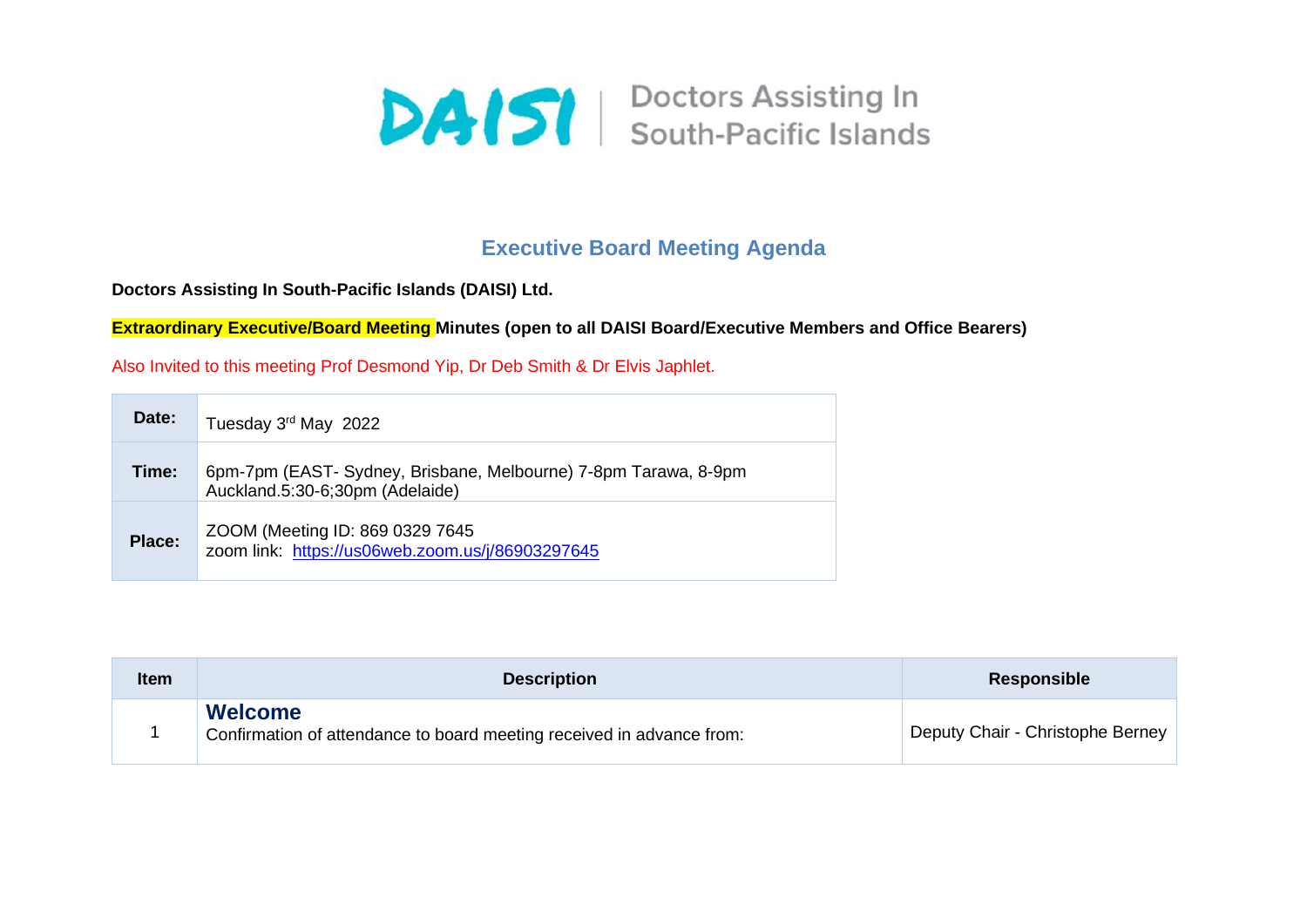|                | Gary McKay, Christophe Berney, Charbel Sandroussi, Desmond Yip, Harry Lam, Peter<br>Hewett, Mark Taffa, Sepehr Lajevardi, Nili Hali, Charbel Sandroussi, Deb Smith, Danny<br>Kozman, Graeme Wertheimer, Elvis Japhlet, Konrad Richter,                                                                                                                                                                                                                                                                                                                                                                                                                                                            |                          |
|----------------|---------------------------------------------------------------------------------------------------------------------------------------------------------------------------------------------------------------------------------------------------------------------------------------------------------------------------------------------------------------------------------------------------------------------------------------------------------------------------------------------------------------------------------------------------------------------------------------------------------------------------------------------------------------------------------------------------|--------------------------|
| $\overline{2}$ | <b>Apologies</b><br>Apologies: Santee Santhanam, Basil Leodoro, Carina Chow                                                                                                                                                                                                                                                                                                                                                                                                                                                                                                                                                                                                                       |                          |
| 3              | <b>Conflict of Interests to be declared</b><br>none                                                                                                                                                                                                                                                                                                                                                                                                                                                                                                                                                                                                                                               |                          |
| 4              | Review of actions from previous board meeting<br>Charity ball to recommence in Spring 2023.<br>M&M template to be created to catch all surgical cases and morbidity<br>DAISI to re-attempt networking with RACS PIP                                                                                                                                                                                                                                                                                                                                                                                                                                                                               |                          |
| 5              | Acceptance of minutes of previous board meeting                                                                                                                                                                                                                                                                                                                                                                                                                                                                                                                                                                                                                                                   |                          |
| 6              | <b>Deputy Chairperson's report</b><br>Selective volunteer trips to resume late 2022/early 2023<br>Regrettable stepping down of Matt Rickard as Chair in Jan 2022<br>Our extreme thanks to Matt Rickard who chaired DAISI for almost 3 years<br>$\circ$<br>ZOOM sessions completed<br>$\bullet$<br>Monkey survey (low response rate but overall positive)<br>Geo-politics in Solomon Islands noted with DAISI remaining apolitical<br>$\bullet$<br>New Sopas Hospital opening this year after Government elections<br>Cancer Centre being constructed at Port Moresby General Hospital, with linear<br>accelerator and planned radiotherapy. This centre should be fully operational late<br>2023. | <b>Christophe Berney</b> |
| $\overline{7}$ | <b>CEO/s Report</b><br>Nil                                                                                                                                                                                                                                                                                                                                                                                                                                                                                                                                                                                                                                                                        | <b>Carina Chow</b>       |
| 8              | <b>Treasurer's Report</b><br><b>Nil</b>                                                                                                                                                                                                                                                                                                                                                                                                                                                                                                                                                                                                                                                           | Sam Deylami              |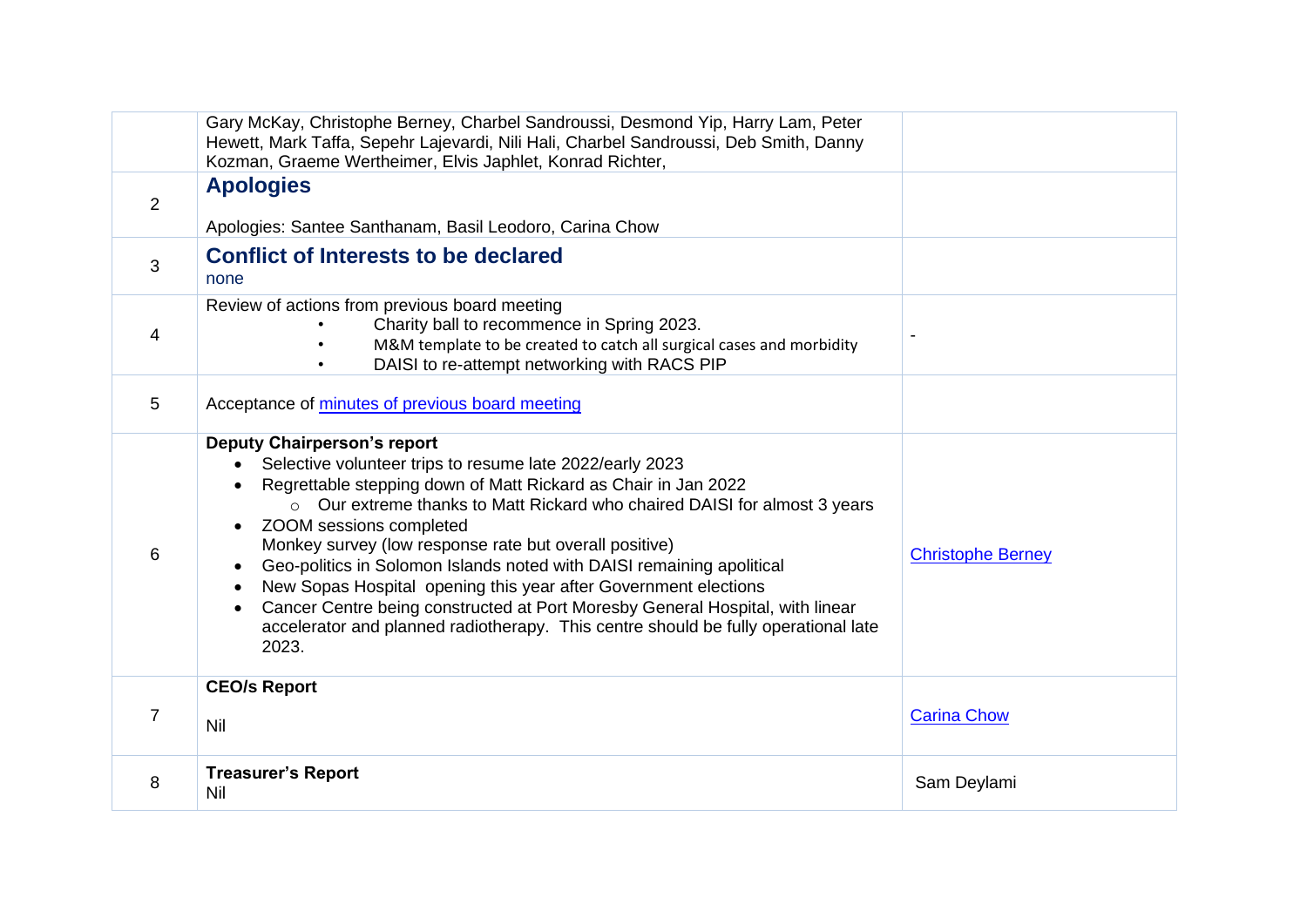| 10 | Election of DAISI Chair to replace Matt Rickard who stood down in January 2022.                                                                                                                                                                                                      |                 | Deputy Chairperson - Christophe<br><b>Berney</b> |
|----|--------------------------------------------------------------------------------------------------------------------------------------------------------------------------------------------------------------------------------------------------------------------------------------|-----------------|--------------------------------------------------|
| 11 | Proposed resolutions                                                                                                                                                                                                                                                                 |                 |                                                  |
|    | <b>Proposed resolution</b>                                                                                                                                                                                                                                                           | <b>Moved by</b> |                                                  |
|    | That the following recommendations be accepted:                                                                                                                                                                                                                                      |                 |                                                  |
| a  | Christophe Berney to be instated as Chairperson by<br>unanimous vote (replacing Matt Rickard who<br>stepped down as Chai in Jan 2022)                                                                                                                                                |                 |                                                  |
|    | The remaining Executive (Gary McKay Secretary,<br>$\bullet$<br>Sam Deylami Treasurer) to continue, with the<br>position of Deputy Chair now vacant. The Board will<br>remain the same consisting of: Dr Daniel Kozman,<br>Dr Gary McKay, Dr Santee Santhanam. & Sepehr<br>Lajevardi. |                 |                                                  |
| 13 | Acceptance of DAISI's last board meeting minutes 1st Nov 2021                                                                                                                                                                                                                        |                 | Deputy Chair - Christophe<br><b>Berney</b>       |
|    | Next Board / Exec & AGM: 6-7pm (AEST) Tue 23rd Aug 2022                                                                                                                                                                                                                              |                 |                                                  |